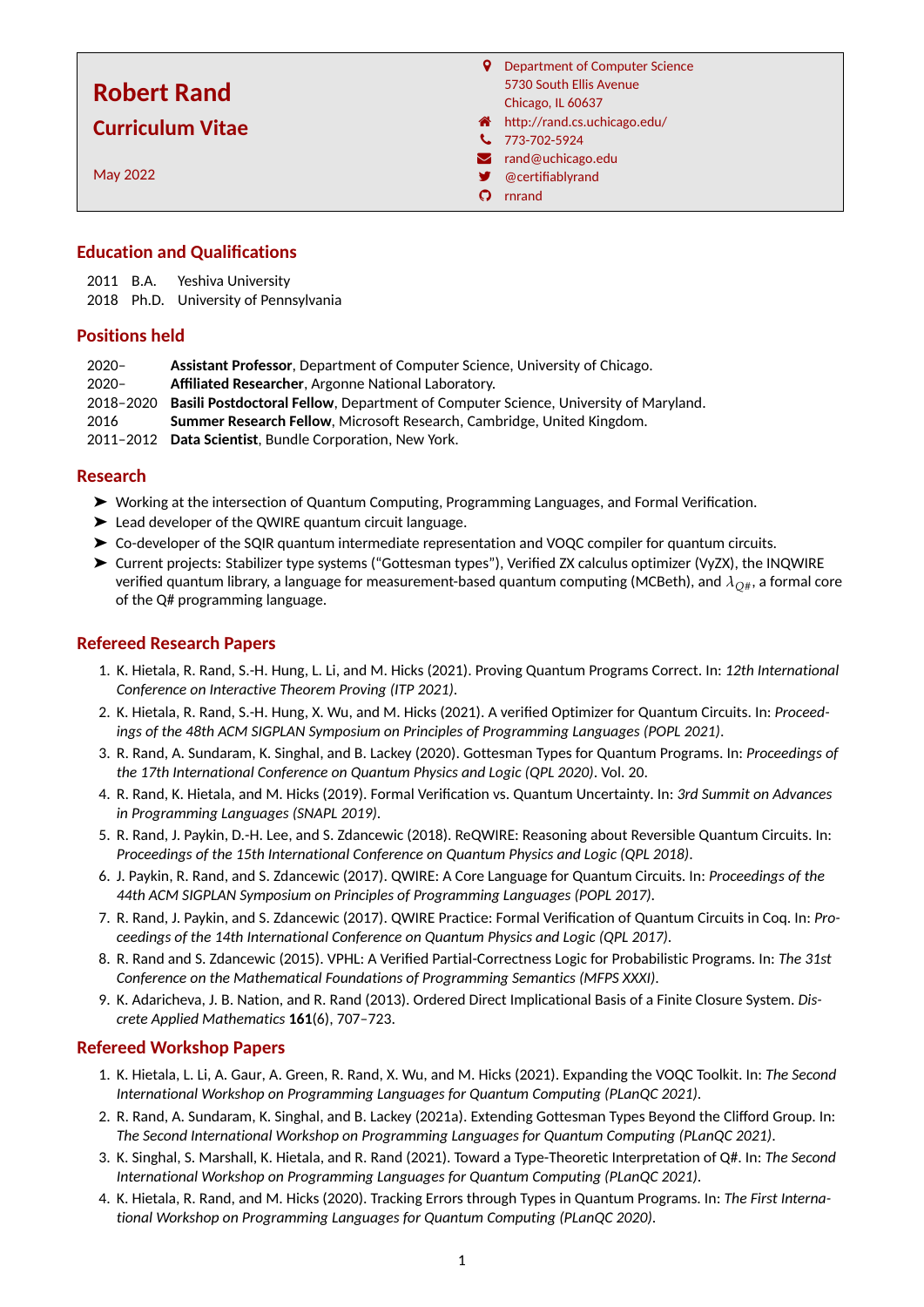- 5. K. Singhal, R. Rand, and M. Hicks (2020). Verified translation between low-level quantum languages. In: *The First International Workshop on Programming Languages for Quantum Computing (PLanQC 2020)*.
- 6. R. Rand, J. Paykin, and S. Zdancewic (2018). Phantom Types for Quantum Programs. In: *The Fourth International Workshop on Coq for Programming Languages (CoqPL 2018)*.
- 7. R. Rand and S. Zdancewic (2016). Models for Probabilistic Programs with an Adversary. In: *Probabilistic Programming Semantics (PPS 2016)*.

## **Research Talks**

- ➤ Verifying Quantum Programs: From Deutsch's Algorithm to Shor's, Boston Principles of Programming and Verification Seminar, 2022.
- ➤ Writing and Verifying a Quantum Optimizing Compiler. International Conference on Compiler Construction, 2022. **Keynote**
- ➤ Quantum Programming Languages: What they are and what they could be. Towards 400 Qubits: Compilers and Programming Quantum Applications, The Quantum Computing Center, 2022.
- ➤ SPLASH 2021: Ask Me Anything (Invited Speaker)
- ➤ Quantum Computing from a Programmer's Perspective. UChicago Quantum Computing Seminar, 2021.
- ➤ A Verified Optimizer for Quantum Circuits. 20th Annual High Confidence Software and Systems Conference, 2020.
- ➤ Quantum Programming Languages, Verification, and Testing. EPiQC seminar, UChicago, 2020.
- ➤ Towards a Verified Quantum Stack. American University Computer Science Colloquium, 2019.
- ➤ Verified Quantum Programs for the NISQ Era. AFOSR MURI Review, University of Maryland, 2019.
- ➤ Formally Verifying Quantum Protocols. Workshop on Higher Category Approach to Certifiably Correct Quantum Information Processing Systems, 2018.
- ➤ Verified Quantum Programming in QWIRE: Optimization and Error Correction. Dagstuhl Seminar on Quantum Programming Languages, 2018.
- ➤ Formally Verified Quantum Computing. Yeshiva University Physics Colloquium, 2018.
- ➤ Provably Correct Quantum Programming. Hofstra University Mathematics Seminar, 2018.
- ➤ Verified Quantum Programming in QWIRE. AFOSR MURI Review, UC Berkeley, 2017.
- ➤ Formally Verifying Your Quantum Programs. New Jersey Programming Languages and Systems Seminar, 2017.

## **Tutorials**

- ➤ Robert Rand, Verified Quantum Computing. Principles of Programming Languages, 2020.
- ➤ Robert Rand, Quantum Circuits and Quantum Programs; Robert Rand, Formally Verified Quantum Computing. Winter School on Quantum Computing at Emory, 2020.
- ➤ Robert Rand and Arthur Azevedo de Amorim, Programs and Proofs in the Coq Proof Assistant. Principles of Programming Languages, 2016.
- ➤ Robert Rand and Arthur Azevedo de Amorim, An Introduction to the Coq Proof Assistant. Commercial Users of Functional Programming, September 2015.

## **Teaching**

- ➤ Instructor, Topics in Formal Verification: Advanced Proof Automation, University of Chicago, Spring 2022
- ➤ Instructor, Quantum Programming and Verification, University of Chicago, Spring 2021
- ➤ Instructor, Programming Proofs, University of Chicago, Winter 2021, Winter 2022
- ➤ Instructor, Discrete Mathematics, University of Chicago, Fall 2020, Fall 2021
- ➤ Instructor, Program Analysis and Understanding, University of Maryland, Spring 2019
- ➤ Instructor, Python Programming, University of Pennsylvania, Fall 2015 and Spring 2016
- ➤ Teaching Assistant, Introduction to Algorithms, University of Pennsylvania, Spring 2014
- ➤ Teaching Assistant, Automata, Computability, and Complexity, University of Pennsylvania, Fall 2013
- ➤ Lab Instructor, Introduction to Algorithms, Yeshiva University, Fall 2010
- ➤ Recitation Instructor, Discrete Structures, Yeshiva University, Spring 2009 and 2010